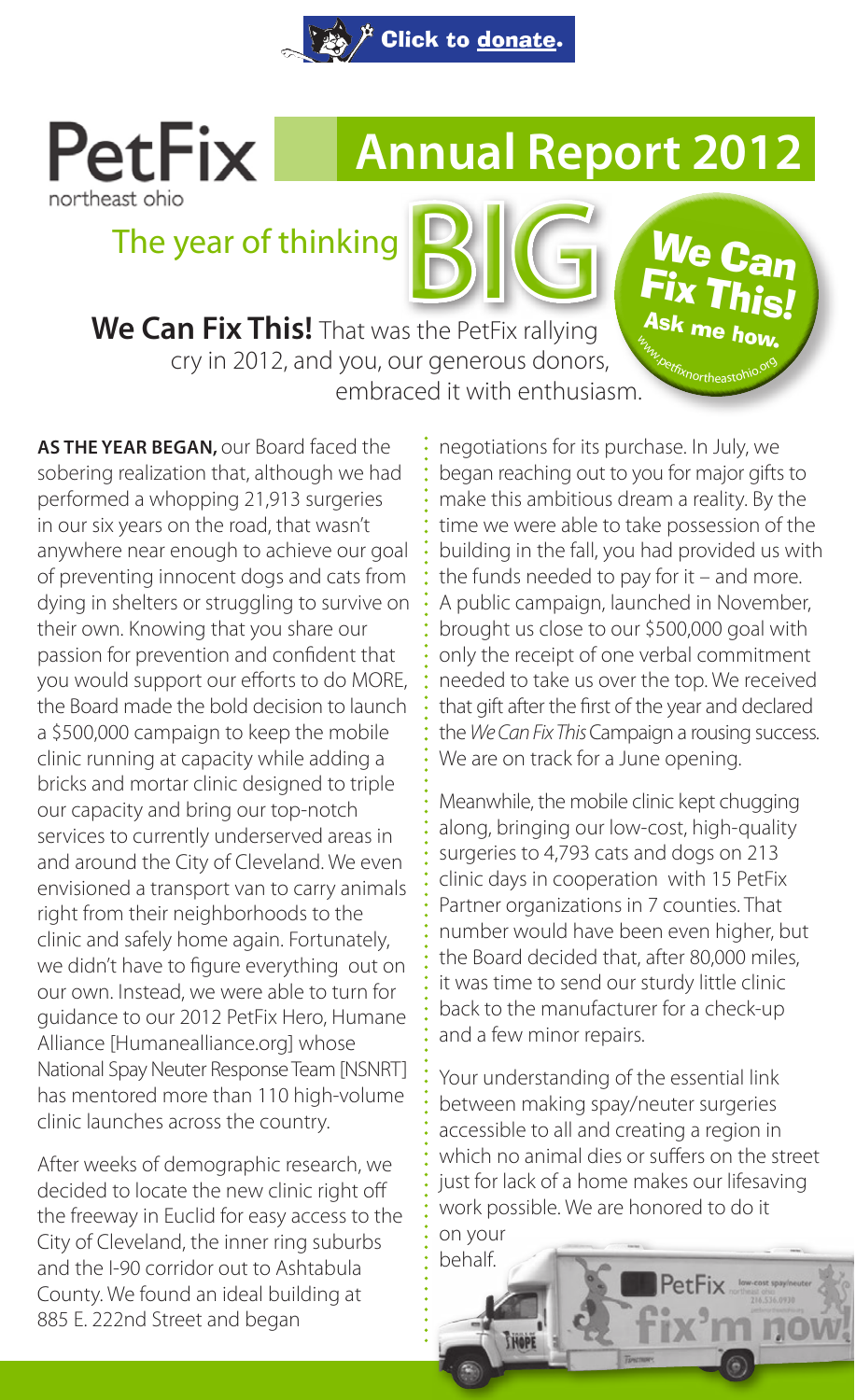

# **We Can Fix This** Campaign

## MAJOR CONTRIBUTORS

We are extremely grateful to these generous donors whose extraordinary gifts paved the way for the 2013 opening of the new stationary clinic while keeping the mobile clinic on the road throughout 2012.

PetSmart Charities®\* The Kenneth A. Scott Charitable Trust The Petco Foundation\*

ASPCA Linda Betzer *in memory of her wife Candace Prebil*  Louise & Paul Foster Timy & Ed Sullivan Jean Taber *in memory of Mabel, in honor of Euki*

Jennifer & Tim Roach *in memory of Scooter* Kim Sherwin

Kathy Armstrong Claudia & Eric Bacon Anne & Tom Hilbert Robert S. Morrison Foundation Ryan Newman Foundation Lynne & David Reddrop Shawn Russell & Mark Belasic *in memory of Sylvester*  Triple T Foundation Valley Save-a-Pet

Bernice Barbour Foundation, Inc. Michael Devlin Katy & Eric Franz Richard C. Graham Family Charitable Foundation Peter H. Hoyt Elsie C. Lutman Sue McGinness Ohio Pet Fund Carol & William Prior Sandy & Mitch Sheehan

Anonymous Connie & Tom Barrett Margaret Bayless & Bill Schwing Mary Bittence LeAnn Davis Jill Dugovics Mary Beth & Dan Fox Harvard Steel Sales Ltd. Anna & George Hlavacs Sarah & Jeff Kirk Christie Lucco Frank Lucco Shelly M. MacDonald Michelle & Ted McQuade The Pysht Fund George Schneider Jane & David Stiefvater The Helen F Stolier & Louis Stolier Family Foundation Nancy & Glen Warner Heidi Wormser \*Campaign gifts were received in early 2013

# 2012 PetFix HFRO MARIANNE LUFT



 aving determined **Example 18 A**<br>aving determined<br>early in the year that we would launch a campaign to open a Humane Alliance model stationary clinic, it was only fitting that we name Humane Alliance and their National Spay/Neuter Response Team [NSNRT] as our 2012 PetFix Hero. On June 28th, we welcomed Humane Alliance Assistant Director Marianne Luft who inspired us with the story of the Humane Alliance clinic in Asheville, NC [23,000 surgeries a year] and NSNRT [mentoring more than 110 clinics nationwide that are performing more than 750,000 surgeries a year]. Marianne's speech was the perfect prelude to our formal announcement of the *We Can Fix This* campaign. You can see the inspiring Humane Alliance video and read more about this game-changing organization at humanealliance.org.

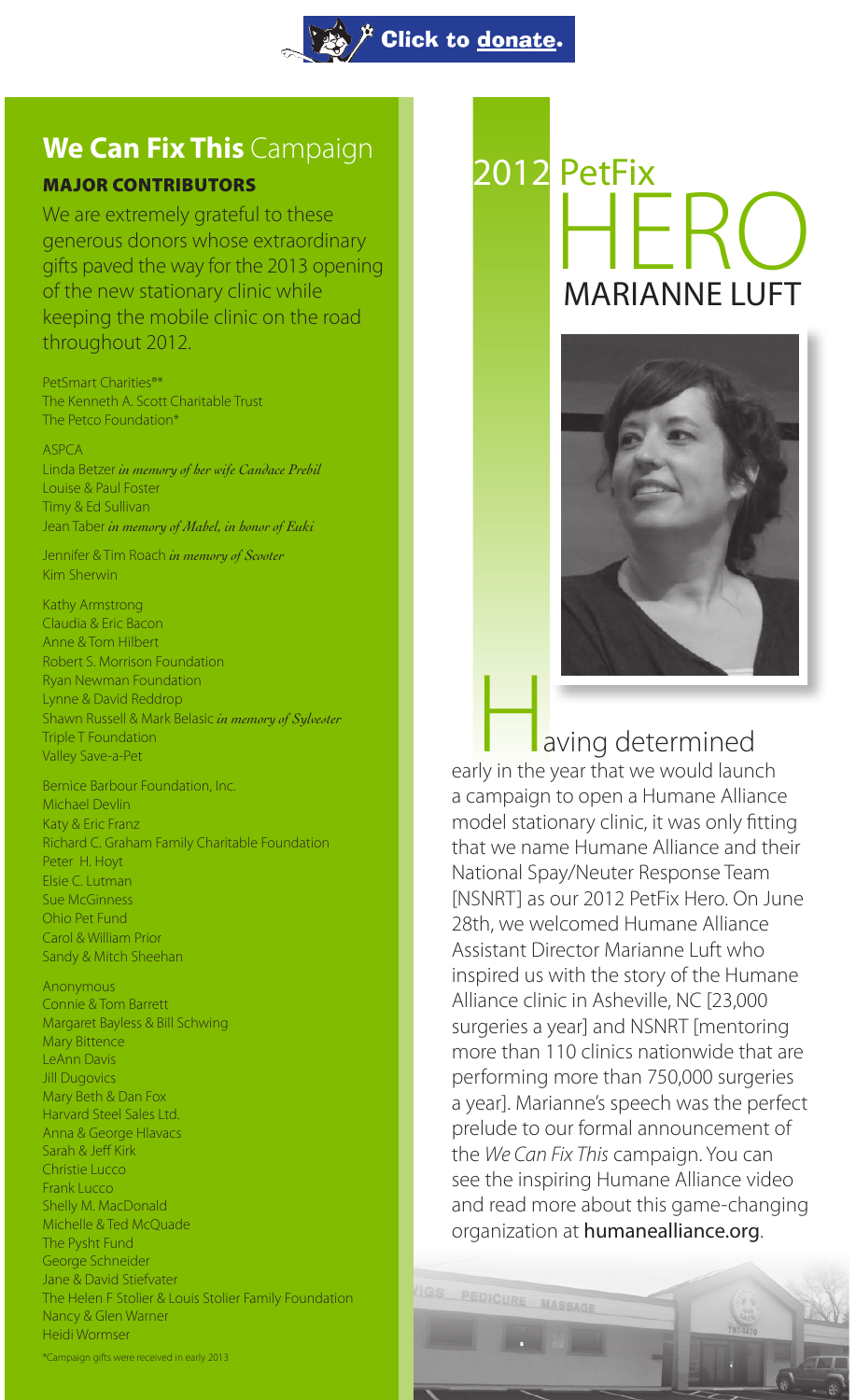# The Year of Thinking Big MOBILE CLINIC HIGHLIGHTS

 $\mathring{F}$  Click to <u>[donate](https://npo.networkforgood.org/Donate/Donate.aspx?npoSubscriptionId=1001698)</u>.

**Fix for Six & Beat the Heat - On February 25th,** in the midst of a raging blizzard, the PetFix medical team joined with volunteers from the Rainbow Veterinary Clinic to alter 70 cats for just \$6 each. This special promotion was followed, throughout the month of March, with a half-price *Beat the Heat*  promotion for cats at all PetFix clinics. In all, 428 cats were sterilized through these special promotions made possible by your generous 2011 year-end contributions.

**Ashtabula Cats –** In June, we reported to **PetSmart Charities®** that we had altered 3,587 cats in Ashtabula County between March 2010 and June 2012 with their generous 2 year grant in support of the *Ashtabula Cats Project*. These results exceeded expectations by more than 20 percent. This very successful project was carried out in cooperation with the Ashtabula APL, Ashtabula Humane Society and Kitten Care & Rescue.

**Trumbull and Portage County Cats –** A generous grant from the **Ohio Pet Fund** covering the gap between fees charged and actual surgery costs enabled us to alter 270 cats in Portage and Trumbull counties in cooperation with the Portage County APL, Portage County Dog Warden, and The Weiner Brigade rescue in Bristolville. This important grant helped us reach out and establish relationships in two previously underserved counties.

**Primp Your Pit –** During the month of August, we were able to offer \$20 surgeries for 72 pit bulls and pit mixes through a national promotion supported by **PetSmart Charities**. PetSmart Charities "blitz grants" are designed to reach populations of animals that end up in shelters in disproportionate numbers. On August 12, PetFix partnered with the Cleveland APL to alter 37 pit bulls and pit mixes. An additional 19 surgeries were performed during a second special *Primp Your Pit Day* in cooperation with the Ashtabula APL. The final 16 surgeries were performed on regularly scheduled clinic days in Geauga, Lake, and Portage Counties. This event will be repeated this coming August, again with the support of PetSmart Charities.



*Mark Your Calendar*



## **Saturday, October 19, 2013 The Cleveland Skating Club**

Are you spooked by the number of cats and dogs ending up in shelters or struggling to survive on their own? *So are we!*

Join us as we raise essential funds to create a region in which all cats and dogs have loving families to protect them from ghosts and goblins.

### *Stay tuned for details.*

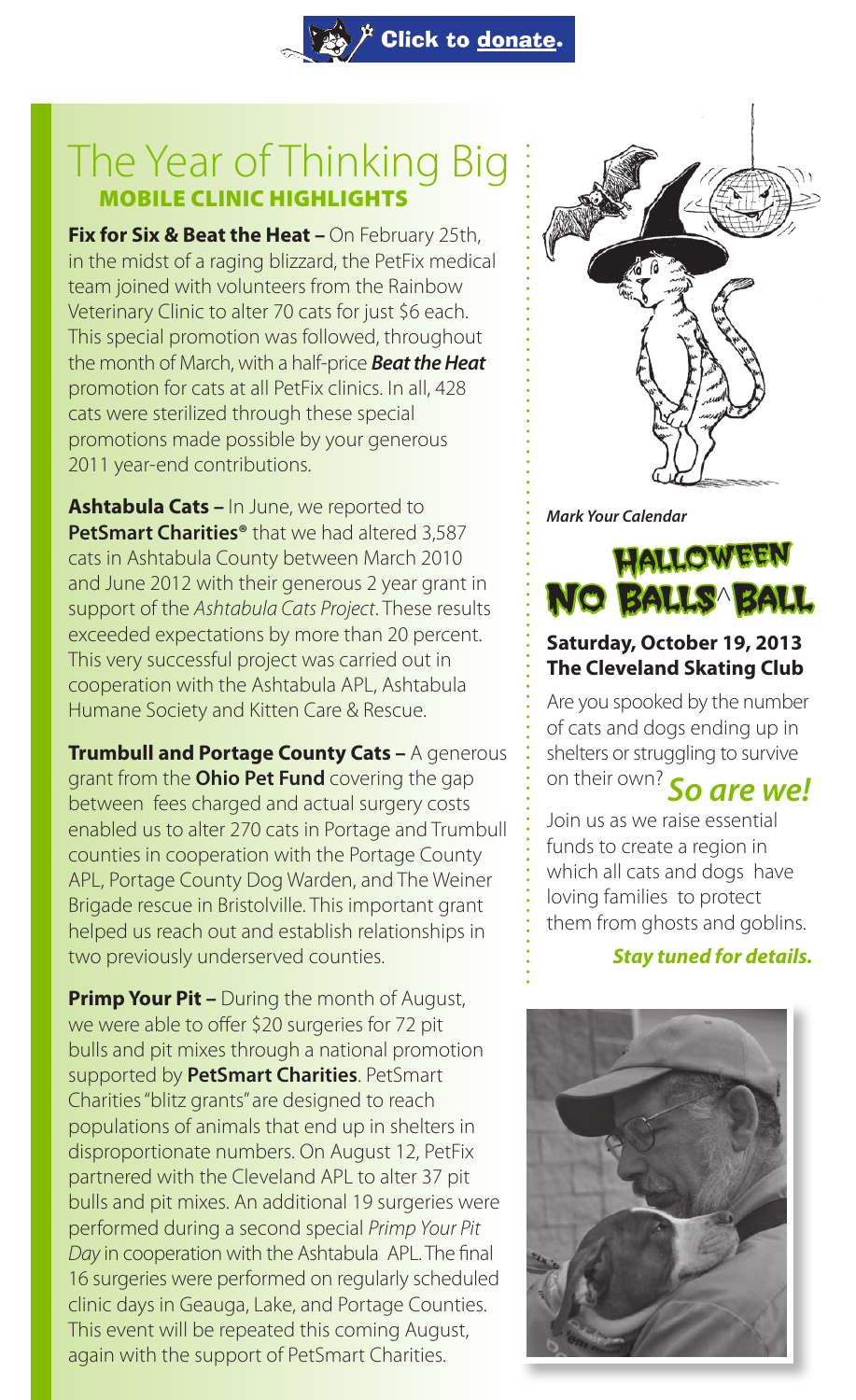# 2012 PetFix Partners

PetFix Partners are humane societies, rescues and dog wardens who bring our clinic into their service areas to help them reduce the number of cats and dogs needing their care. Partners schedule clinic days, register clients, collect fees and provide staff or volunteer support during intake and discharge. By collaborating with our Partners, we are able to do what we do best – provide top-notch surgeries at rockbottom fees. And by reducing the number of animals needing shelter just because they don't have homes, we make it possible for the Partners to do what they do best – provide lifesaving rehabilitation, foster and adoption programs for sick, injured, and abused cats and dogs in need of second chances. We are honored to join with these fine organizations to provide a better life for companion animals in our region.

## **Ashtabula County**

Ashtabula County Animal Protective League Ashtabula Humane Society Kitten Care & Rescue

## **Cuyahoga County**

Cleveland Animal Protective League Cuyahoga County Animal Shelter [Dog Warden] South Euclid Humane Society

### **Geauga County**

Geauga County Dog Shelter and Warden's Office Geauga Humane Society's Rescue Village

**Lake County** Holy Cat Whiskers Lake Humane Society

**Lorain County** Friendship Animal Protective League

#### **Portage County**  Portage County Animal Protective League Portage County Dog Warden

# **Trumbull County**

Weiner Brigade

# 2012 PetFix Providers

Because the PetFix mobile clinic moves from place to place, we rely on the following private clinics to see our patients in the unlikely event of post-operative complications.

## **Ashtabula County**

Animal Emergency Clinic [Girard] Austinburg Veterinary [Austinburg] Edgewood Veterinary Hospital [Ashtabula]

## **Cuyahoga County**

Gateway Animal Clinic [Cleveland] Great Lakes Veterinary Specialists [Bedford] Lyndhurst Animal Clinic [Lyndhurst] Rainbow Veterinary Clinic [Cleveland Heights]

## **Geauga County**

Animal Clinic of Chardon [Chardon] Middlefield Veterinary Clinic [Middlefield] Silvercreek Veterinary Clinic [Novelty]

## **Lake County**

Animal Emergency Clinic [Mentor] Animal Hospital, Inc. [Willoughby Hills]

### **Portage County**

Akron Veterinary Referral and Emergency Center [Akron] Memorial Animal Hospital [Kent]

## **Trumbull County**

Animal Emergency Clinic [Girard] Grand Valley Veterinary Hospital [Orwell]

Christie Lucco | PRESIDENT Denise Reynolds | VICE PRESIDENT Carol Peter SECRETARY David Reddrop | TREASURER

Jill Dugovics, Esq. Sue McGinness Linda Mitchell, DVM Jennifer Roach, Esq. Timotha Sullivan, *Founder* Alisa Taddeo, DVM Ex Officio: Kate Theobald,  *Program Coordinator* Board Advisor: Todd Hicks

## 2012 Board of Trustees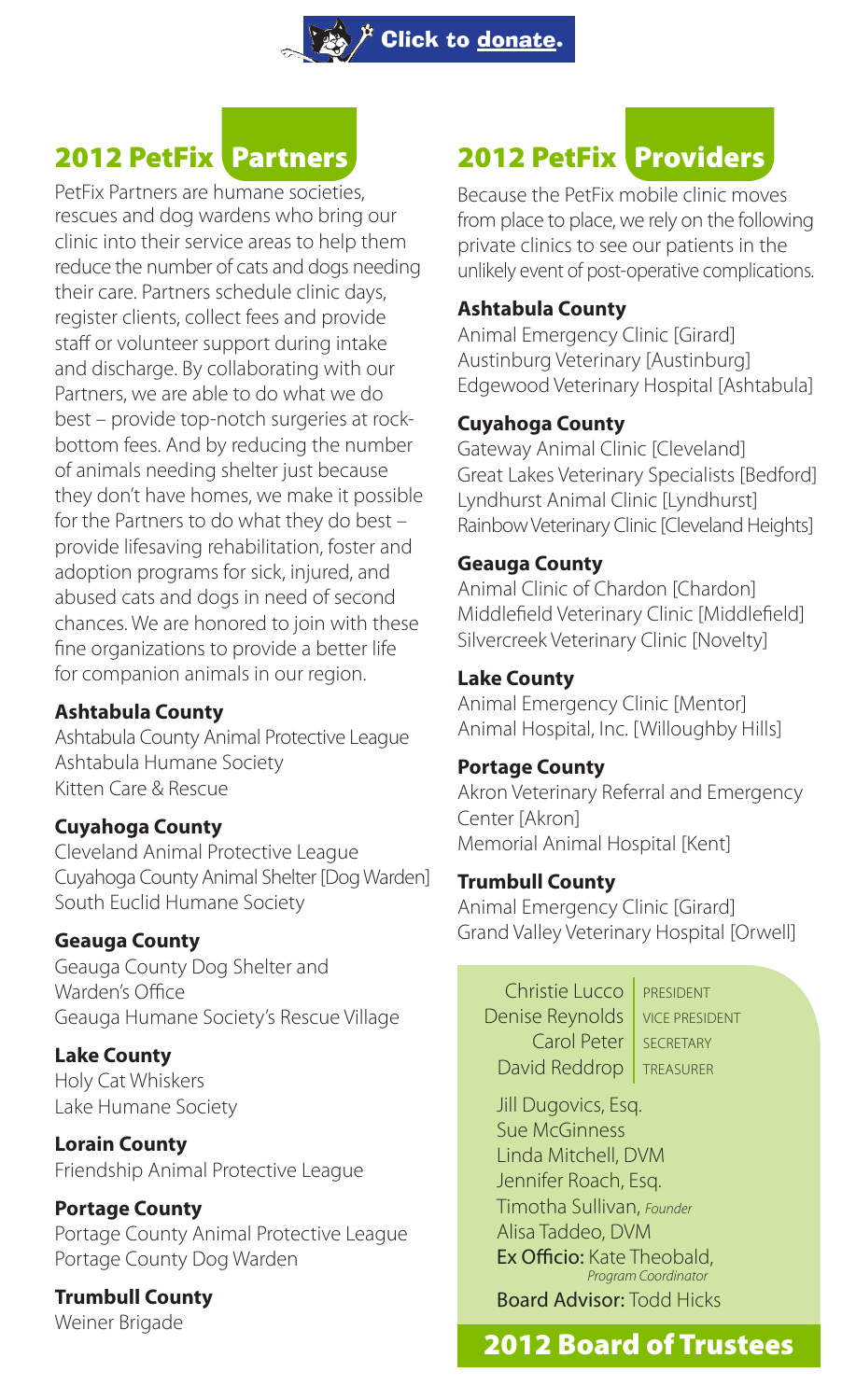## 2012 Clinic Staff

PetFix surgeries are performed by registered veterinarians assisted by licensed veterinary technicians and experienced veterinary assistants, who also drive the vehicle. All are paid and part-time. They are our only paid employees. Our medical team members have been with us for an average of more than 6 years. They are known for going the extra mile and treating each animal as if it were their own.

Kate Theobald, *Program Coordinator* Sandra Andrulis, DVM Jo Byron, DVM Gabrielle DeVere, DVM Alisa Taddeo, DVM Kathy Topham, DVM Kevin Roxbury, RVT Chris Schnitzer, RVT\* Ron Carlton, *Head Veterinary Assistant/Driver* Susan Mickovic, *Veterinary Assistant/Driver\** Lorraine Podojil, *Veterinary Assistant/Driver* \*Members of the PetFix 10,000 Surgeries Club as of 12.31.12

**Total**

 **1/06 - 12/12**

213 1,278 Surgeries 4,793 26,706 1,219 7,529 1,619 9,905 1,021 4,701 934 4,571 8,983 21,919

**2012**

# PetFix Northeast Ohio 2012 Financial Report

| Revenue                                                                                     |                 |                      |  |
|---------------------------------------------------------------------------------------------|-----------------|----------------------|--|
| Fees                                                                                        | 221,817.00      | 2012                 |  |
| Grants                                                                                      | 118,390.00      | <b>Clinic Report</b> |  |
| Individual Gifts                                                                            | 211,597.06      |                      |  |
| Investment Income                                                                           | 273.23          |                      |  |
| <b>Total Revenue</b>                                                                        | \$552,077.29 *  | <b>Surgery Days</b>  |  |
| *Includes funds raised in 2012 to be expended in 2013 for the<br>opening of the new clinic. |                 | <b>Surgeries</b>     |  |
|                                                                                             |                 | <b>Cat Neuters</b>   |  |
| <b>Expenses</b>                                                                             |                 | Cat Spays            |  |
| Program Services                                                                            | 294,663.04      | Dog Neuters          |  |
| Management                                                                                  | 6,993.08        | Dog Spays            |  |
| Fundraising                                                                                 | 13,426.46       | Rabies Vaccinations  |  |
| <b>Total Expenses</b>                                                                       | \$315,082.58 ** |                      |  |
|                                                                                             |                 |                      |  |

\*\*Excludes depreciation expense of \$5,985.69



### **Revenue**

In 2012, surgery fees covered only 70% of the costs of keeping the PetFix clinic on the road. We raised the rest through donations and foundation grants. Without your support, we could not do this important work.



#### **Expenses**

Capital Expenditures during 2012: \$143,993.89

When you make a gift to PetFix, you can be confident that your money is going straight to providing low-cost spay/neuter surgeries where they will do the most good. In 2012, 93 cents of every dollar spent went to program services